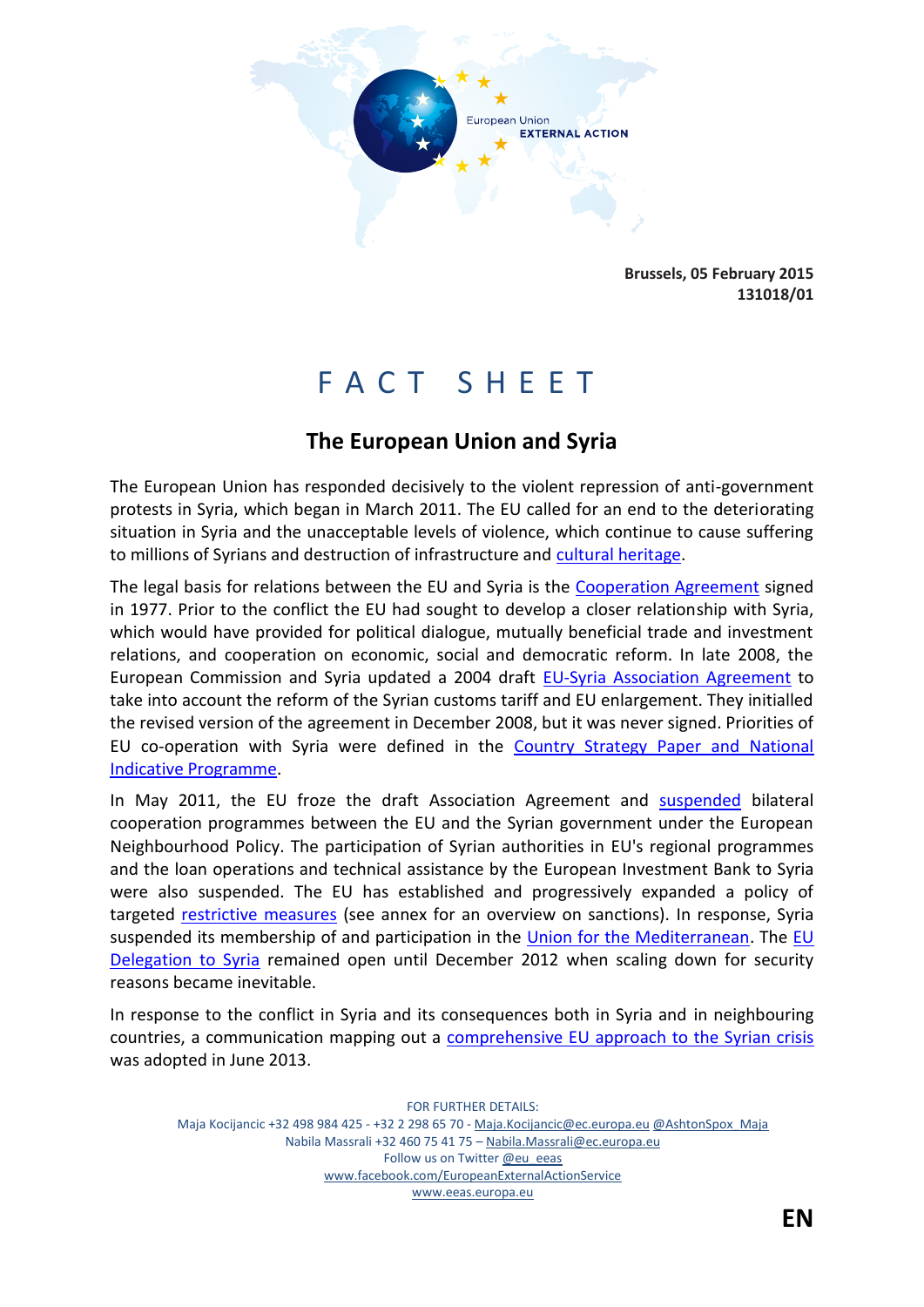The EU has repeatedly called for the urgent need for a political solution of the conflict and will continue to work with all interested parties, specifically with the United Nations, the League of Arab States, regional and international partners. The EU is committed to fully support the UN Special Envoy for Syria Staffan de Mistura's efforts to achieve a strategic deescalation of violence as a basis for a broader sustainable political process. The EU recalls that the overall objective remains a Syrian-led process leading to a transition that meets the aspirations of all the Syrian people, based on the [Geneva communique](http://www.un.org/News/dh/infocus/Syria/FinalCommuniqueActionGroupforSyria.pdf) of 30 June 2012 and in line with relevant United Nations Security Council Resolutions.

The EU has also expressed its concerns with regards to the involvement of extremist and foreign non-state actors in the fighting in Syria, which is further fuelling the conflict and posing a threat to regional stability; the *Syria and Iraq : Counter Terrorism/Foreign Fighters Strategy* had been endorsed at the EU Foreign Affairs Council meeting of 20 October 2014, part of a joint communication *Elements for an EU regional strategy for Syria and Iraq as well as the Da'esh threat* adopted by the EEAS and the European Commission on 6 February 2015. The EU supports efforts by more than sixty States to tackle the threat from Da'esh, including military action in accordance with international law.

The EU continues to condemn in the strongest terms the continuing violence and the widespread and systematic violations of [human rights](http://eeas.europa.eu/human_rights/index_en.htm) in Syria. The EU is a vocal promoter of accountability. Those responsible for the numerous grave violations of human rights and the murder of thousands of civilians need to be held to account. The EU has been supporting the Independent [International Commission of Inquiry on Syria](http://www.ohchr.org/EN/HRBodies/HRC/IICISyria/Pages/IndependentInternationalCommission.aspx) and other specific efforts aimed at documenting crimes committed during the conflict for the purpose of subsequent accountability (European Instrument for Democracy and Human Rights).

The EU has been at the forefront of supporting the proposals for putting the Syrian [chemical](http://eeas.europa.eu/statements/docs/2014/140623_02_en.pdf)  [weapons](http://eeas.europa.eu/statements/docs/2014/140623_02_en.pdf) under international control, leading to their eventual destruction. Following a United Nations Security Council Resolution, the EU responded to the appeals for support from OPCW (provided close to €5 million for armoured cars and technical assistance and €12 million to the OPCW Special Trust Fund for the destruction phase). OPCW/UN Joint Mission was formally closed on 30 September 2014; the EU maintains pressure on Syria to ensure that the chemical weapons programme is completely and irreversibly dismantled.

The EU remains deeply concerned by the regional effects of the conflict on neighbouring countries and supports their efforts to contain it, as reiterated in the Berlin [Communiqué](http://www.auswaertiges-amt.de/EN/Infoservice/Presse/Meldungen/2014/141028-Berliner_Erklaerung.html) of the international Syrian refugee conference in October 2014. The EU calls for the respect of International Humanitarian Law and the protection of civilians and safety of humanitarian personnel. The EU with its Member States as the largest donor has so far mobilised more than €3.35 billion in [development](http://ec.europa.eu/europeaid/node/451) and [humanitarian](http://ec.europa.eu/echo/en/where/middle-east-north-africa/syria) aid since the start of the conflict, both inside Syria and in neighbouring countries. Besides the European Neighbourhood Instrument, funds have been mobilised also through the Instrument contributing to Stability and Peace and the Instrument for Pre-Accession Assistance.

## **Further detailed information:**

[Foreign Affairs Council Conclusions](http://www.consilium.europa.eu/uedocs/cms_data/docs/pressdata/EN/foraff/146257.pdf) on Syria of 15 December 2014 [Foreign Affairs Council Conclusions on the ISIL/Da'esh crisis in Syria and Iraq of 20 October](http://www.consilium.europa.eu/uedocs/cms_data/docs/pressdata/EN/foraff/145203.pdf)  [2014](http://www.consilium.europa.eu/uedocs/cms_data/docs/pressdata/EN/foraff/145203.pdf) [Overview of EU's relations with Syria](http://eeas.europa.eu/syria/)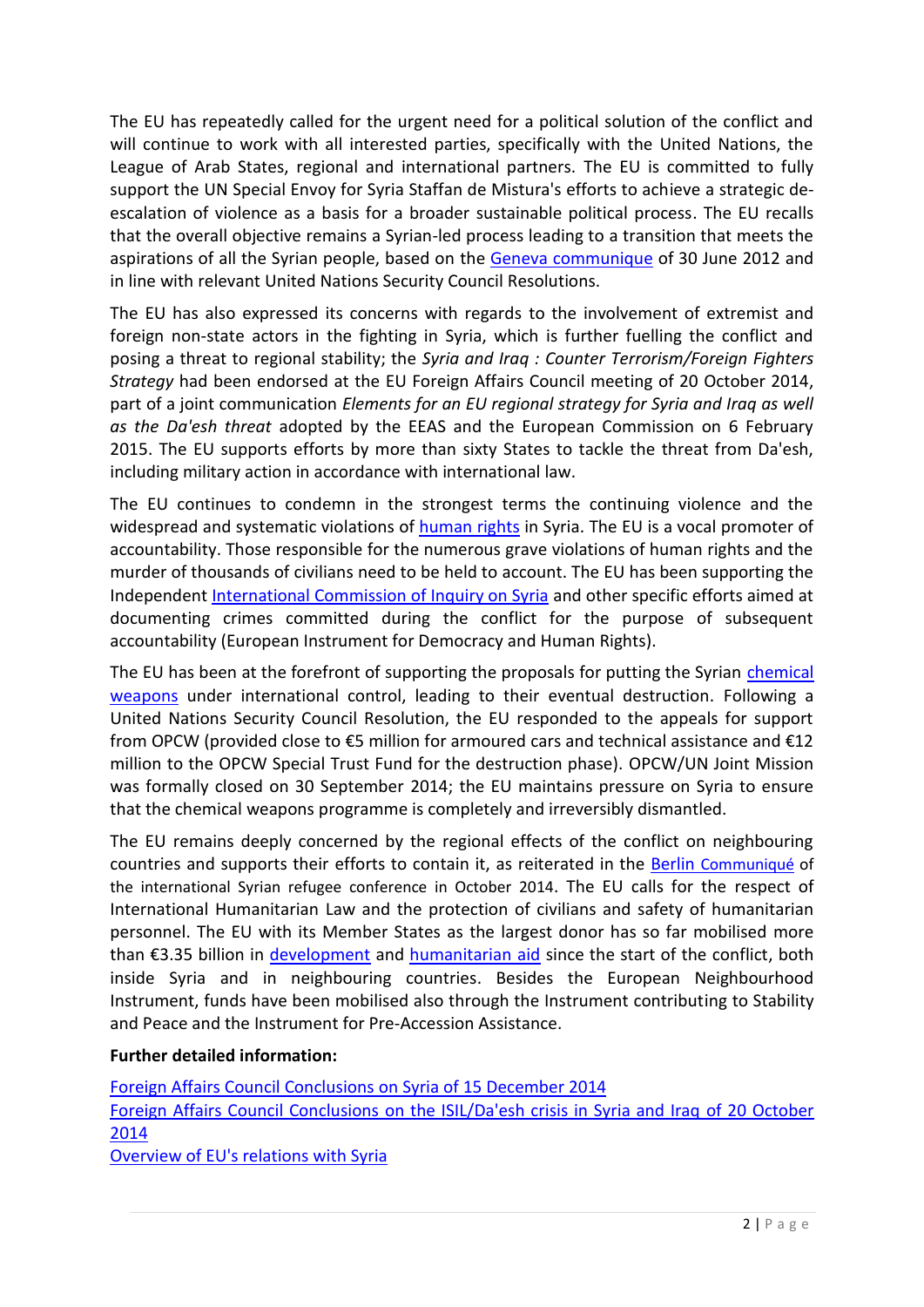### **ANNEX - RESTRICTIVE MEASURES ON SYRIA**

#### **– in force as on 14 December 2014 –**

The restrictive measures on Syria consist in:

- Prohibition on the import of arms and related material from Syria. Export restrictions on certain equipment, goods and technology that might be used for internal repression or for the manufacture or maintenance of such products. The measure includes a prohibition on related financial assistance as well as insurance and reinsurance.
- Obligation for member states to inspect vessels and aircraft if there are reasonable grounds to believe they carry arms, related material or equipment which might be used for internal repression. This applies in member states' seaports, airports and in their territorial sea, in accordance with international law. Items that may not be exported from the EU to Syria must be seized.
- Import ban on crude oil and petroleum products from Syria. The prohibition concerns import, purchase and transport of such products as well as related finance and insurance. The ban also includes a prohibition on related technical and financial assistance. Under certain conditions and after consultation with the Syrian National Coalition for Opposition and Revolutionary Forces, member states may authorise derogations from this prohibition.
- Ban on investment in the Syrian oil industry. This covers loans and credits, acquisition or extension of participations and the creation of joint ventures. Under certain conditions and after consultation with the Syrian National Coalition for Opposition and Revolutionary Forces, member states may authorise derogations from this prohibition.
- Ban on investment in companies engaged in the construction of new power plants for electricity production in Syria.
- Prohibition to participate in the construction of new power plants, including related technical or financial assistance.
- Ban on exports to Syria of key equipment and technology for the oil and gas industry. The ban also includes a prohibition on related technical and financial assistance. Under certain conditions and after consultation with the Syrian National Coalition for Opposition and Revolutionary Forces, member states may authorise derogations from this prohibition.
- Ban on trade in goods belonging to Syria's cultural heritage which have been illegally removed from Syria with the objective of facilitating the safe return of those goods.
- The assets of the Syrian central bank within the EU are frozen and it is prohibited to make funds or economic resources available, but the provision allows for legitimate trade to continue under strict conditions.
- Ban on trade in gold, precious metals and diamonds with Syrian public bodies and the central bank.
- Ban on supplying banknotes and coinage to the Syrian central bank.
- Member states must not give new grants and concessional loans to the Syrian government.